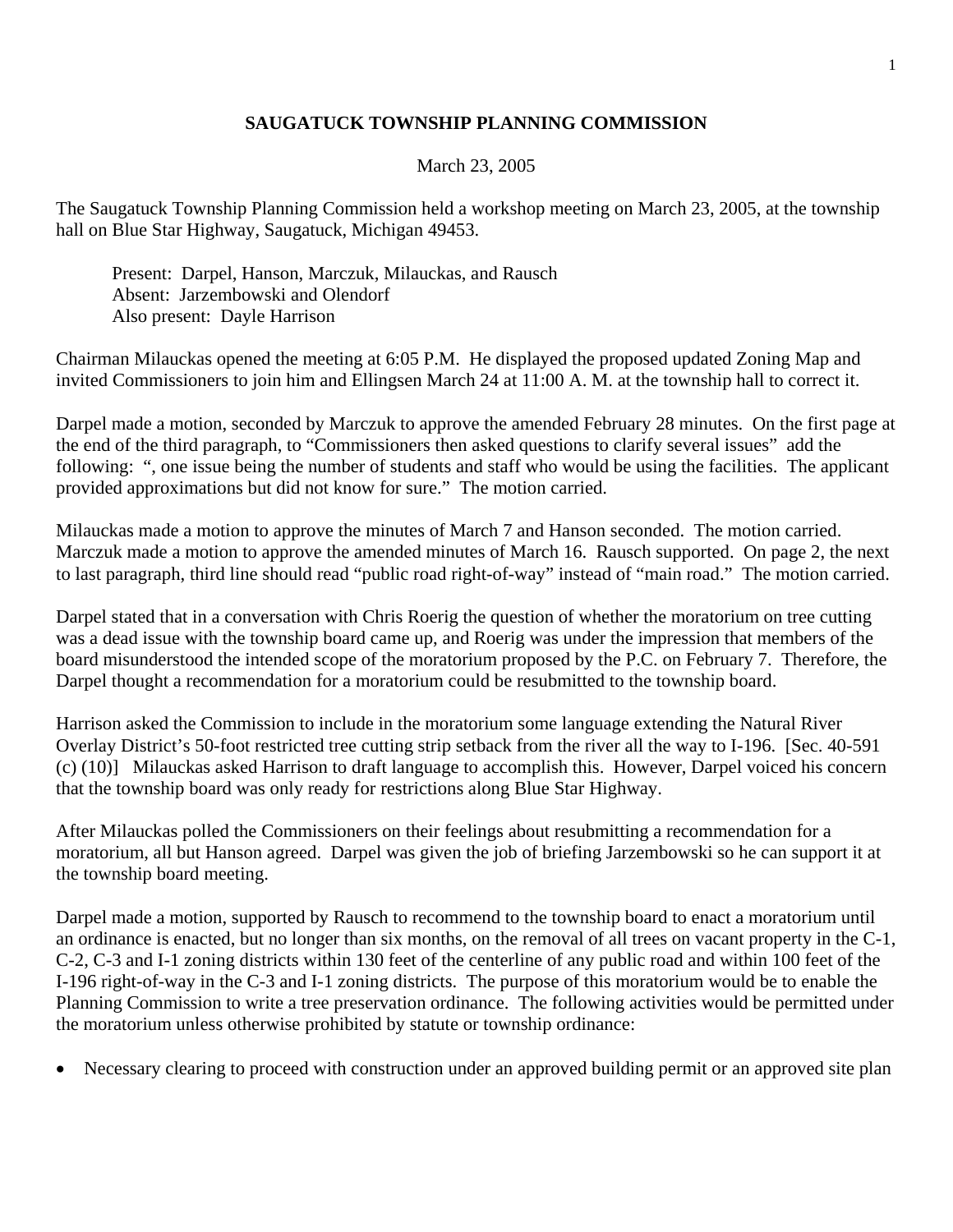- Tree removal or transplanting occurring during use of land for agriculture or the operation of a commercial nursery or tree farm, provided this exception shall only be applicable if the commercial nursery or tree farm has been licensed with the State of Michigan and in operation on the property for three years or more, or the property owner records an affidavit that the commercial nursery or tree farm shall continue in active operation for a period of no less than five years
- Tree removal or transplanting for conservation of soil, vegetation, water, fish, wildlife, and other natural resources
- Actions made necessary by an emergency, such as tornado, windstorm, flood, freeze, dangerous and infectious insect infestations or disease, or other disaster, in order to prevent injury or damage to persons or property or restore order
- Repair or maintenance work performed by public utilities or the Allegan County Road Commission necessitating the trimming or cutting of trees within an easement or right-of-way
- Removal or trimming of dead, diseased or damaged trees, where the damage resulted from an accident or non-human cause, and provided that the removal or trimming is accomplished through the use of standard forestry practices and techniques
- Tree removal or transplanting for outdoor recreation such as the utilization of field trails on woodland on publicly owned property for nature study, horseback riding, trapping and hunting as otherwise legally permitted and regulated
- Tree removal from a swath not to exceed 20 feet wide to provide access to a lot or parcel.

Any protected tree removed or damaged, so as to threaten its continued viability, in non-compliance of the moratorium, must be replaced on a caliper by caliper basis. If a protected tree is too large to be replaced directly, then the largest available caliper tree in multiple groups would be required. For example, if a twentyfour-inch caliper maple tree is removed, four six-inch caliper maple trees would need to be planted. Any unauthorized removal of a protected tree regulated by this moratorium shall constitute a municipal civil infraction and be subject to penalties as described in Sec. 40-41 of the Saugatuck Township Zoning Ordinance.

A roll call vote approved the motion 4 to 1, with Hanson voting NO. Darpel agreed to draft the resolution for the township board as well as a cover letter to explain the intention and deliver them to their next meeting.

Hanson explained the changes he proposed to Sec. 40-658 Private Roads, subsections (b) and (c). To his additions, the commissioners suggested adding in (b) the Planning Commission "encourages and" may require that the paved or covered surface, etc. In subsection (c) Milauckas suggested changing the existing language at the beginning to Except as otherwise specifically provided in this section, the Private Road "serving more than 4 lots or parcels" must be "paved at a minimum width of 20 feet unless other road surfaces or widths are authorized by the Planning Commission. They will be" constructed according to county road commission, etc. In the next sentence in the existing language, Milauckas suggested adding after Private Road "s serving 4 or fewer lots or parcels" need not be paved, but "they" must at least have six, etc. In the next sentence, delete "In any event." The last sentence in the existing language may be deleted as no longer needed. Since there was a question about whether narrow roads would cause the fire department problems, it was decided that Hanson should check with Fire Chief Blok.

Hanson then explained the proposed changes to the sign ordinances, which he made as a result of the last discussion, including the addition of subsection (k) to Sec. 40-634 pertaining to non-conforming signs in language offered by Sisson as a good way to handle the problems of obsolescence, maintenance and repair. Lighted signs were discussed and Darpel asked if there were any design standards in the sign ordinance. Subdivision signs selling lots were discussed. The subdivision identification sign is not treated in the ordinance,